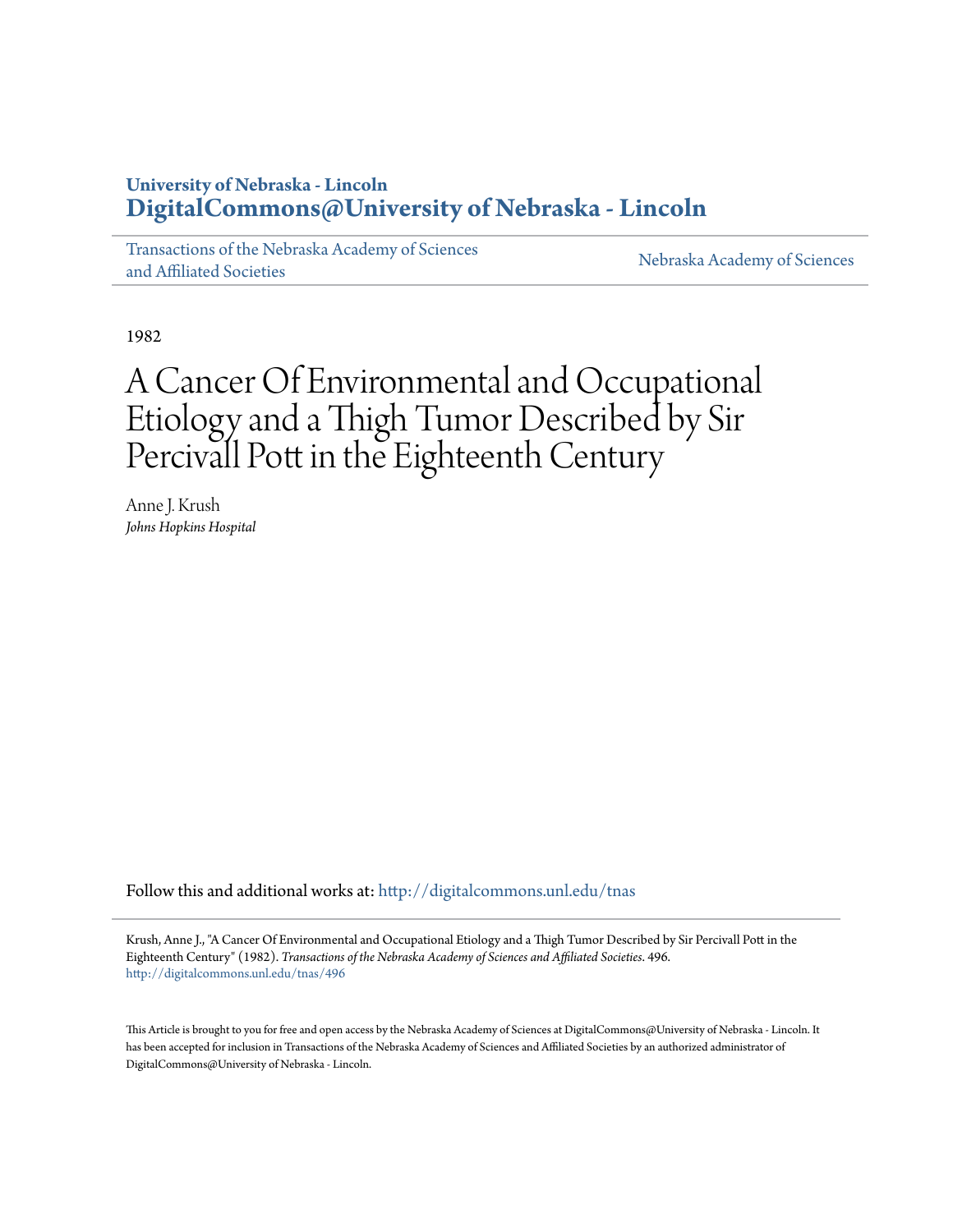## A CANCER OF ENVIRONMENTAL AND OCCUPATIONAL ETIOLOGY AND A THIGH TUMOR DESCRIBED BY SIR PERCIVALL POTT IN THE EIGHTEENTH CENTURY

#### Anne J. Krush

The Johns Hopkins Hospital 600 North Wolfe Street Baltimore, Maryland 21205

Percivall Pott was born in London, England 26 December 1713. His father died when he was four, leaving Mrs. Pott with Percivall and a daughter by a previous marriage. Pott's education was thereafter financed by one of Mrs. Pott's cousins, Dr. Wilcox, Bishop of Rochester. Although Pott became proficient in classical literature, and although Dr. Wilcox hoped that he would choose a career in theology, he chose a career in surgery instead and was bound as an apprentice to Dr. Nourse, a surgeon at St. Bartholomew's Hospital in 1729. He spent 58 years at this hospital, resigning from the post of Surgeon in July 1787. One and one-half years later, after visiting sick patients on horseback in cold weather, he developed pneumonia and died within a few days, having almost reached his 75th birthday.

Pott was not only innovative in his surgical practice but also was an excellent writer. He published articles on many subjects, including treatment of fracture of the fibula (Pott's fracture), tumors, hernia congenita, fistula Iachrymalis, head injuries, hydrocele, tubercular spine, the need for amputation of limbs in certain cases, cataract surgery, and fistulae; one of his most famous observations was the development of carcinoma of the scrotum among young chimney sweepers in London.

#### t t t

#### BIOGRAPHICAL SKETCH

Percivall Pott was born in London, England, 26 December 1713 the son of Percivall and Mrs. Pott (Lovett, 1915). His father died when he was four, leaving Mrs. Pott with Percivall and a daughter by a previous marriage. A relative, Dr. Wilcox, Bishop of Rochester, then undertook financing Percivall's education. At age seven, Percivall attended a private school in Kent where he became proficient in classical literature. Choosing a career in surgery over one in the Church, Percivall was bound as an apprentice to Dr. Nourse, a surgeon at St. Bartholomew's Hospital in 1729.

Nourse was one of only a few physicians in London who gave lectures in anatomy at that time; and Pott was asked to prepare subjects for demonstration (Lovett, 1915). This gave him a sound basis for his later career in surgery. At St. Bartholomew's Hospital he had much experience in observing the nature and progress of many different diseases and conditions of patients as well as the opportunity to observe and assist with surgery. He was an avid reader of earlier medical writers and was impressed by their "accurate descriptions of diseases" (Earle, 1790a:x).

Pott completed his apprenticeship in 1736 and set up his own practice in London, living with his mother and halfsister. In 1744 he was elected assistant surgeon and in 1750, one of the principal surgeons at St. Bartholomew's Hospital. Pott was dissatisfied with much of the current surgical practice, particularly the frequent use of cautery; he wanted a "milder system" for treating surgical problems, but Nourse would not consider changing his ways. Pott and others perservered, however, and within a few years milder treatment was instituted.

Following his mother's death, Pott married the daughter of Robert Cruttendon in 1746. Theirs was a happy marriage and they had four sons and four daughters, each of whom received the advantage of an expensive education and financial assistance in establishing their careers. A close friend and associate described Pott as "elegant, though lower than the middle size; his countenance animated and expressive; his manners and deportment were graceful; and his remarkable vigor and activity seemed unabated by age" (Earle, 1790a:xliii-xliv).

Pott was well liked by colleagues and was consulted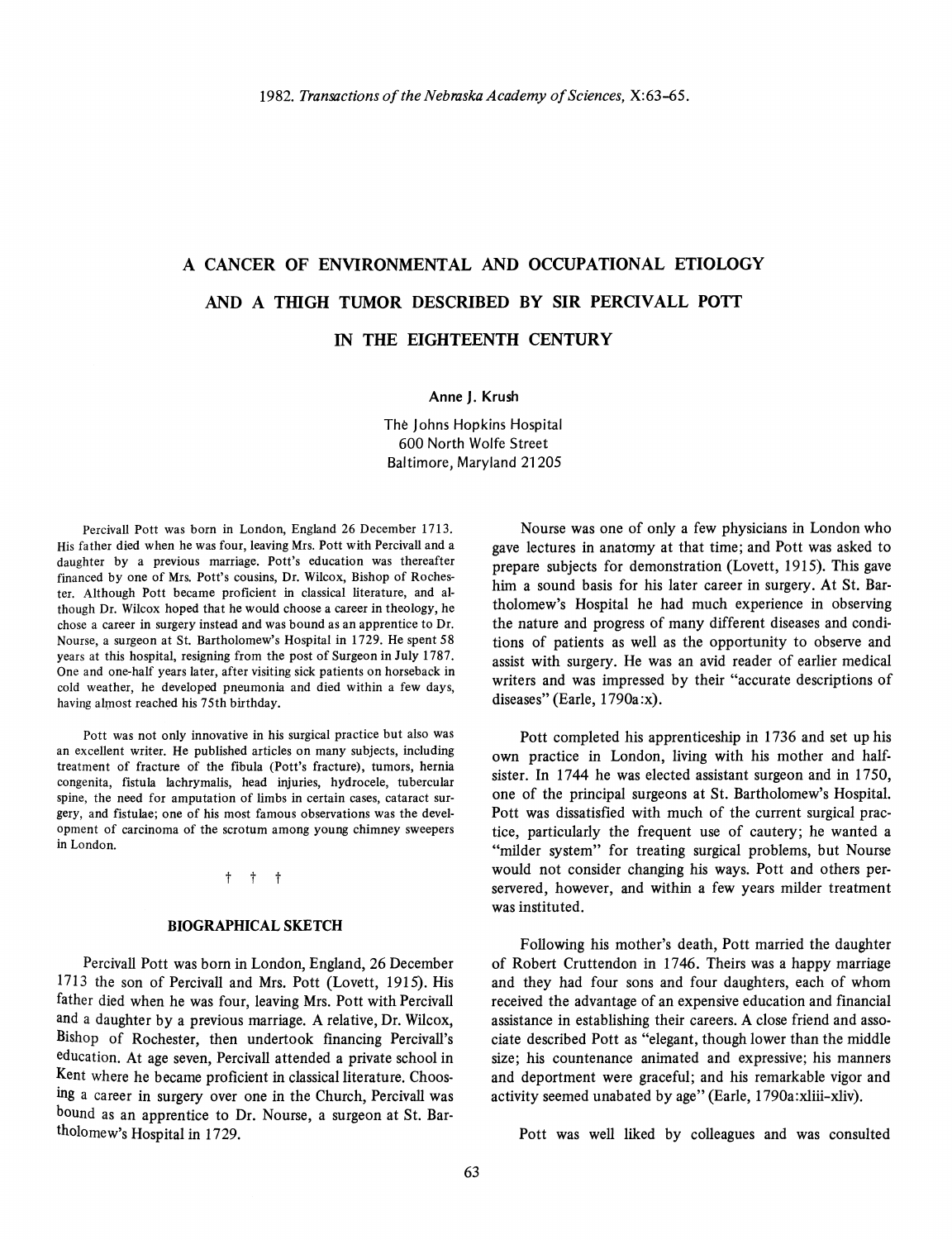about surgical procedures not only by English physicians, but by those in many foreign countries. Though he did not receive special honors for his work, he was elected to membership as a Fellow in the Royal College of Surgeons in 1764, and to honorary membership in the Royal College of Surgeons in Scotland and Ireland.

Pott spent 58 years as a surgeon at St. Bartholomew's Hospital, resigning from the post of Surgeon in July 1787. One and one-half years later, after visiting sick patients on horseback in cold weather, he developed pneumonia and died within a few days.

#### **PUBLICATIONS**

Pott was not only innovative in his surgical practice, but he was also an excellent writer. His interest was aroused by many subjects, including the treatment of fracture of the fibula (Pott's fracture) following his fall from a horse in 1756 with a resulting compound fracture of the leg. "An account of tumours which rendered the bones soft" (probably sarcoma), hernia congenita, fistula lachrymalis (a disorder of the corner of the eye), the nature and consequences of wounds and contusions of the head, fractures of the skull and concussions, hydrocele, hernia of the urinary bladder, and anal fistulae (Pott, 1765) were among his other interests. He proposed a new method of stopping the progress of curvature of the spine which led to paralysis of the legs [later discovered to be tuberculosis of the spine] . He wrote of the need for amputation of the limbs in certain instances, "mortification of the toes and feet," and cataract surgery (Pott, 1765). He is most famous for his description (Pott, 1775) of carcinoma of the scrotum among young chimney sweepers in London.

#### **THE CIflMNEY SWEEPERS' CANCER**

In prefacing his description of cancer of the scrotum among chimney sweepers, Pott (1775) wrote, "All who have the care of hospitals in this town know that the chimney sweepers' cancer is as real, and as peculiar a distemper as any of the morbi artificum; and a very melancholy consideration it is to those who are necessarily in the way of being liable to it." In describing the youngsters who performed this task, Pott wrote, "The fate of these people seems singularly hard; in their early infancy they are most frequently treated with great brutality, and almost starved with cold and hunger; they are thrust up narrow and sometimes hot chimnies, where they are bruised, burned, and almost suffocated; and when they get to puberty, become peculiarly liable to a most noisome, painful, and fatal disease" (Green, 1910). This was cancer of the scrotum, producing a superficial, painful, and ragged sore with rough edges. The chimney sweepers called it "the foot-wart." Since it appeared about the time of puberty, many physicians considered it a venereal disease and treated

it with mercurials, which only made it worse. If left untreated, the cancer spread to the testes, enlarging and hardening them. From there it would spread to the abdomen, inguinal glands, and other visceral organs and lead to a painful death.

Pott's treatment was surgical removal of the cancer before it began to spread; "for if it be suffered to remain until the virus had seized the testicle, it is generally too late, even for castration" (Lawson, 1868). Concerning etiology of the cancer, Pott wrote, "The disease in these people seems to derive its origin from a lodgment of soot in the rugae of the scrotum ... ; but here the subjects are young, in general in good health, at least at first; the disease brought on them by their occupation and in all probability local; which last circumstance may, I think, be fairly presumed from its always seizing the same part ... but be that as it may, the scrotum is no vital organ, nor can the loss of a part of it ever be attended with any, the smallest degree of inconvenience" (Lawson, 1868).

Pott might be termed the first occupational oncologist. Since that time scrotal cancer has been linked to work with pitch, tar, and shale oil. It is also associated with mule spinning and a variety of jobs involving exposure to mineral oil.

#### **TUMOURS WHICH RENDERED THE BONES SOFT**

Pott described the progression of cancer, presumably of the bone, in a 27-yr-old man from November 1736 until his death on 2 May 1740 (Earle, 1790b:499-507). His illness started as a tumor of the right thigh which Pott removed at surgery. Except for occasional hip pain, the patient remained well for almost a year. He then began to feel tired and was unable to keep awake for more than a few hours. When the pain in his hip grew worse, he tried first one remedy then another, and sought the advice of many different persons, including physicians. Some of the remedies were, a cold bath, fleshbrush, and riding horseback. One doctor put him on "a course of aethiops mineral, cinnabar of antimony, gumguiacum, and purging with calomel," but these did not help. Then a friend advised "salt of hartshorn, night and morning in a glass of warm whey," but this did not help either. He then began to complain of periodical heat and thirst and an increase in pulse rate. In September 1739 he went with friends to try the Bath in another part of the country. This seemed to help for a short while until the heat began to make the symptoms worse. His physicians then advised him to bathe only the affected leg, which immediately became more painful. One eye then began to bulge, and he lost the sight of that eye. Constipation followed and an enema "produced a discharge of serum for several hours." During this time, small tumors appeared on his head, back, and neck, and increased in size. After returning to London in December 1739, he became excessively tired and the pain in his leg increased. More medications were prescribed by two new physicians, but to no avail. The